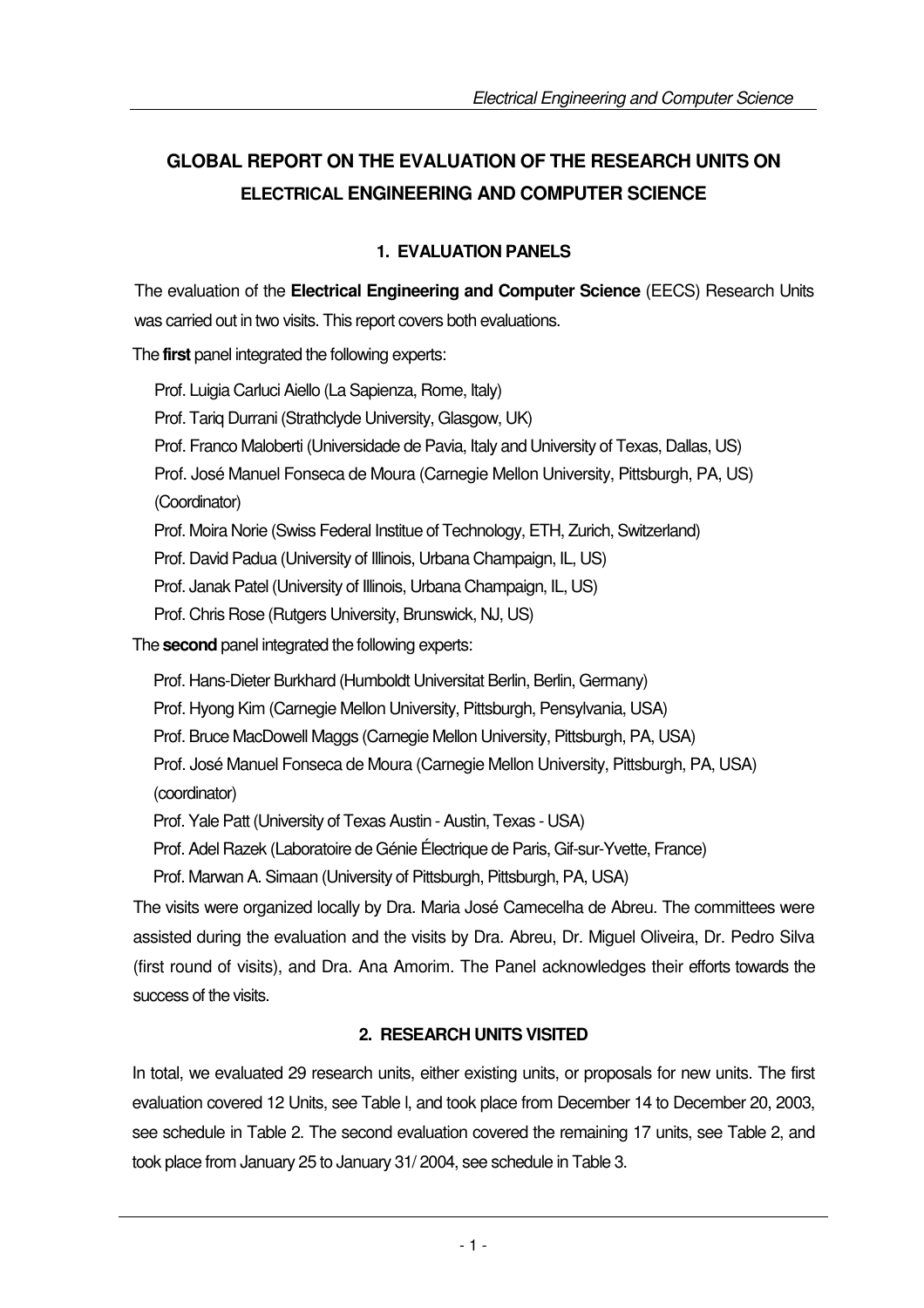#### Table I: Units Visited by 1<sup>st</sup> Panel

# **Unit # Unit Name and Home Institution**

- Instituto de Engenharia de Sistemas e de Computadores INESC-ID (Instituto Superior Técnico (IST), Lisboa)
- 319a Centro ALGORITMI (Universidade do Minho, Guimarães e Braga)
- 408 Laboratório de Sistemas de Grande Escala (LASIGE) (Fundação da Faculdade de Ciências da Universidade de Lisboa, Universidade de Lisboa)
- 527 Centro de Informática e Tecnologias da Informação (Faculdade de Ciências e Tecnologia da Universidade Nova de Lisboa, Caparica)
- 605\* ADETTI Associação para o Desenvolvimento das Telecomunicações e Tecnologias da Informação (ISCTE)
- 608\* Centro de Investigação em Sistemas Confiáveis e de Tempo Real CISTER (Instituto Superior de Engenharia do Instituto Politécnico do Porto (ISEP/IPP)
- 628\* Centro de Estudos e Recursos Multimedia (Universidade Fernando Pessoa)
- 631 \* Centro de Electrónica, Optoelectrónica, e Telecomunicações (Universidade do Algarve, Faro)
- 720\*b Laboratório de Sinais e Sistemas (Faculdade de Engenharia do Porto (FEUP), Porto)
- 752\*a Centro de Ciências e Tecnologias de Computação (Universidade do Minho, Braga)
- 760\* GECAD Grupo de Investigação em Engenharia do Conhecimento e Apoio à Decisão (Instituto Superior de Engenharia do Instituto Politécnico do Porto (ISEP/IPP)
- 821 Centro de Análise e Processamento de Sinais CAPS (IST, Lisboa) \*: Proposal for a new Research Unit
	- a: These two units represent a split of the original Algoritmi
	- b: This proposed Unit comes from existing Unit 48, Centro de Estudos de Física, Acústica e Telecomunicações (FEUP)

#### Table 2 Schedule of Visits of 1<sup>st</sup> Panel

|                      | <b>Time</b>    | Unit*                               | <b>Panel Subgroup</b>         |
|----------------------|----------------|-------------------------------------|-------------------------------|
| Monday, 12/15/2003   | 8:00-15:45     | 307 (INESC-ID, Lisboa)              | Whole panel                   |
| Tuesday, 12/16/2003  | 9:00-15:00     | 319ALGORITMI (Univ.                 | Whole panel                   |
|                      |                | Miinho Guimarães)                   |                               |
| Tuesday 12/16/1999   | 15:30-17:00    | 608 CISTER (ISEP/IPP,               | Maloberti, Moura, Patel, Rose |
|                      |                | Porto)                              |                               |
| Tuesday 12/16/1999   | 15:30-17:00    | 628 C. Est. Rec.                    | Aiello, Durrani, Norie, Padua |
|                      |                | Multimedia (U. F. Pessoa.<br>Porto) |                               |
| Wednesday 12/17/1999 | $9:00 - 15:00$ | 752 CCTC (U. Minho,                 | Whole panel                   |
|                      |                | Braga)                              |                               |
| Wednesday 12/17/1999 | 15:30-17:00    | 631C.Optoel.ETele. (U.              | Maloberti. Patel              |
|                      |                | Alg Faro)                           |                               |
| Wednesday 12/17/1999 | 15:30-17:00    | 760 GECAD (ISEP/IPP.                | Aiello. Norie. Patel          |
|                      |                | Porto)                              |                               |
| Wednesday 12/17/1999 | 16:30-18:00    | 720 LSS (FEUP, Porto)               | Durrani, Moura, Rose          |
| Thursdav 12/18/1999  | $9:00-14:00$   | 527 CITI (FCT, UNL)                 | Whole panel                   |
| Thursdav 12/18/1999  | 15:00-18:00    | 408 LASIGE (FC, UL,                 | Whole panel                   |
|                      |                | Lisboa)                             |                               |
| Thursday 12/18/1999  | 15:00-18:00    | 821 CAPS (IST, Lisboa)              | Durrani. Maloberti, Rose      |
| Friday 12/19/1999    | $9:00 - 11:00$ | 605 ADETK ISCTE,                    | Whole panel                   |
|                      |                | Lisboa)                             |                               |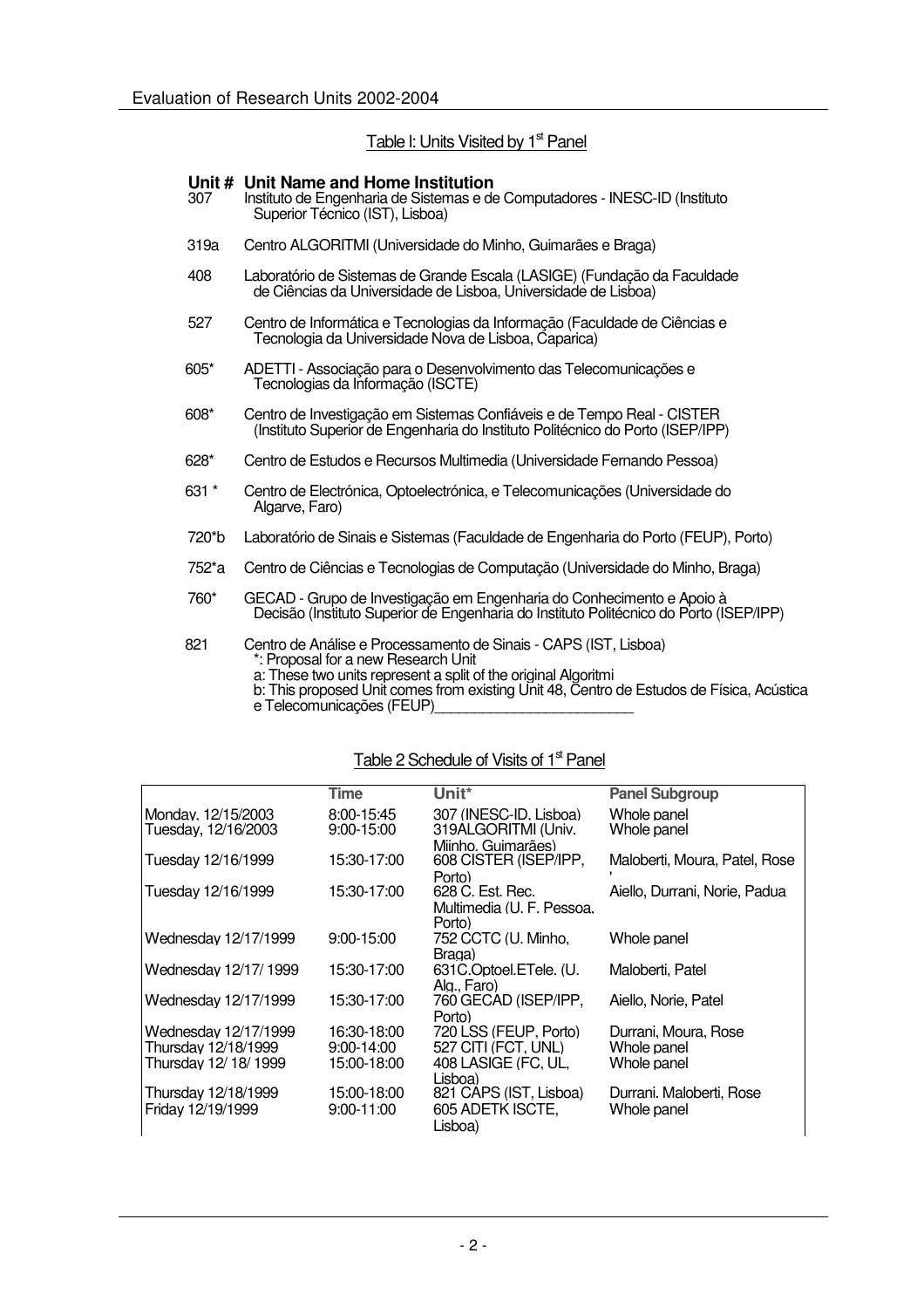| Unit # | Unit Name                                                                   | Home Institution                                                |
|--------|-----------------------------------------------------------------------------|-----------------------------------------------------------------|
| 27     | Laboratório de Inteligência Artificial e Ciência<br>de Computadores - LIACC | Reitoria da Universidade do Porto                               |
| 46*    | IDMEC - Instituto de Engenharia Mecânica                                    | Instituto Superior Técnico da Universidade<br>Técnica de Lisboa |
| 48     | Instituto de Sistemas e Robótica - Pólo de<br>Coimbra                       | Instituto de Sistemas e Robótica                                |
| 49     | Centro de Estudos de Física, Acústica e<br><b>Telecomunicações</b>          | Faculdade de Engenharia da Universidade do<br>Porto             |
| 66     | Centro Robótica Inteligente - CRI                                           | Faculdade de Ciências e Tecnologia da                           |

# Table 3: Units Visited by 2<sup>nd</sup> Panel

|       | Telecomunicações                                                                     | Porto                                                                          |
|-------|--------------------------------------------------------------------------------------|--------------------------------------------------------------------------------|
| 66    | Centro Robótica Inteligente - CRI                                                    | Faculdade de Ciências e Tecnologia da<br>Universidade Nova de Lisboa - UNINOVA |
| 86    | Centro de Automática da Universidade<br>Técnica de Lisboa (CAUTL)                    | Instituto Superior Técnico da Universidade<br>Técnica de Lisboa                |
| 95    | Centro de Electrotecnia Teórica e Medidas<br>Eléctricas do IST                       | Instituto Superior Técnico da Universidade<br>Técnica de Lisboa                |
| 127   | I.E.E.T.A.-Instituto de Engenharia Electrónica<br>e Telemática e Aveiro              | Universidade de Aveiro                                                         |
| 147   | Instituto de Sistemas e Robótica - Porto                                             | Faculdade de Engenharia da Universidade do<br>Porto                            |
| 218   | Centro de Energia Eléctrica - CEEL                                                   | Instituto Superior Técnico da Universidade<br>Técnica de Lisboa                |
| 308   | Instituto de Engenharia de Sistemas e<br>Comptutadores de Coimbra (INESC<br>Coimbra) | Instituto de Engenharia de Sistemas e<br>Computadores - Coimbra                |
| 326   | Centro de Informática e Sistemas da<br>Universidade de Coimbra (CISUC)               | Faculdade de Ciências e Tecnologia da<br>Universidade de Coimbra               |
| 434   | Laboratório de Modelação de Agentes<br>(LabMAG)                                      | Fundação da Faculdade de Ciências da<br>Universidade de Lisboa                 |
| 526   | Centro de Inteligência Artificial da<br>Universidade Nova de Lisboa - CENTRIA        | Faculdade de Ciências e Tecnologia da<br>Universidade Nova de Lisboa           |
| 625** | Centro de Sistemas Inteligentes (CSI)                                                | Universidade do Algarve                                                        |
| 629** | Centro de Accionamentos e Sistemas                                                   | Universidade da Beira Interior                                                 |
|       | Eléctricos                                                                           |                                                                                |
| 666** | Laboratório de Mecatrónica e Computação                                              | Instituto Superior Técnico da Universidade                                     |
|       | Científica (LMC2)                                                                    | Técnica de Lisboa                                                              |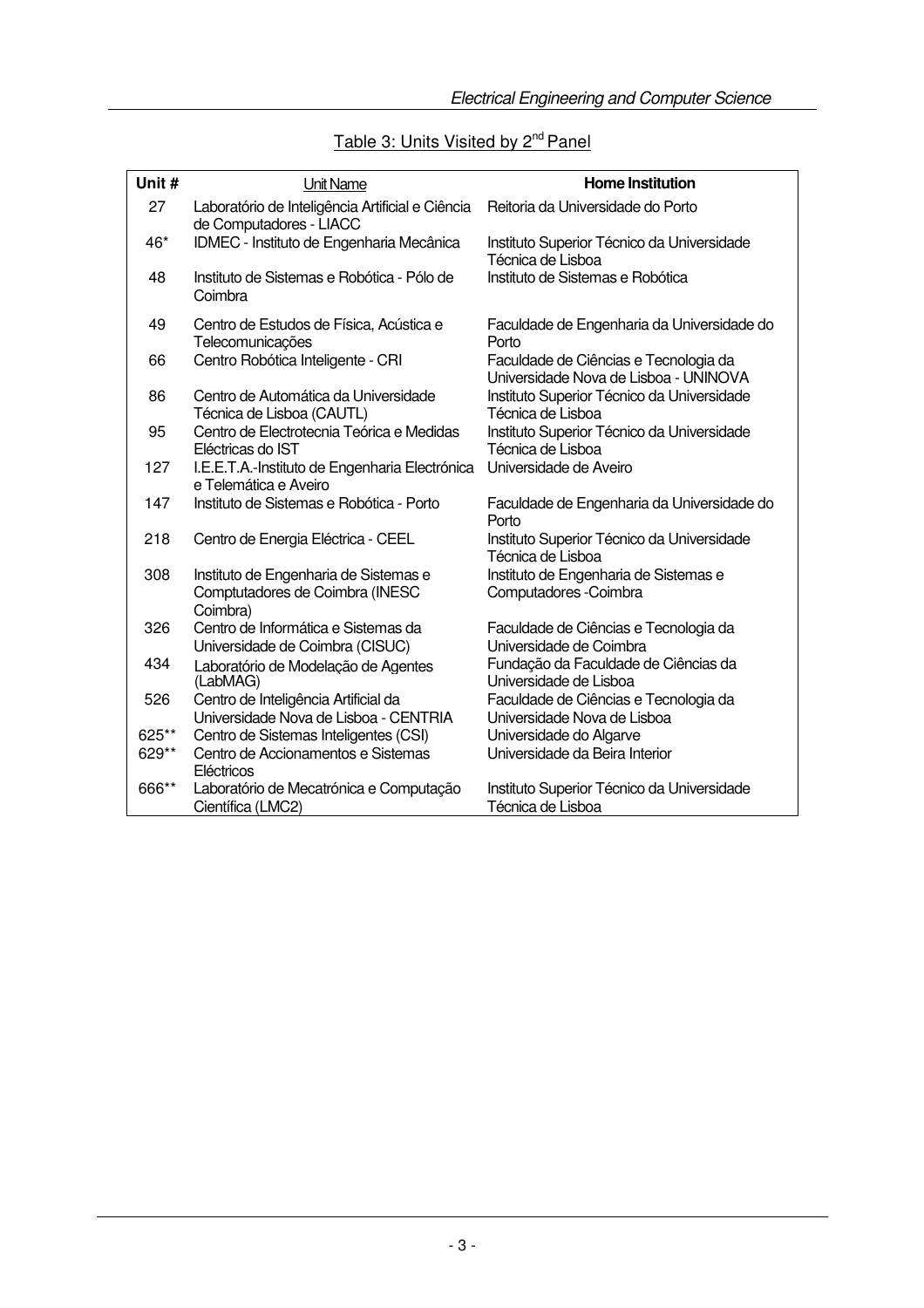| Day of visit          | <b>Time</b> | <b>Unit</b>                                            | <b>Panel Subgroup</b>                         |
|-----------------------|-------------|--------------------------------------------------------|-----------------------------------------------|
| Monday, 01/26/2004    | 09:00-11:15 | 66 CRI (UNINOVA,                                       | Whole group                                   |
| Monday, 01/26/2004    | 13:30-15:00 | 95 CETME (IST/UTL, Lisboa Patt, Razek, Simaan<br>-IST) |                                               |
| Monday, 01/26/2004    | 13:30-16:00 | 434 LabMAG (FC/UL,<br>Lisboa - FCUL)                   | Burkhard, Maggs, Moura                        |
| Monday, 01/26/2004    | 15:00-16:30 | 86 CAUTL (IST/UTL, Lisboa<br>-IST)                     | Patt, Razek, Simaan                           |
| Tuesday, 01/27/2004   | 09:00-13:00 | 147 ISR Porto (FEUP, Porto<br>-FEUP)                   | Whole group                                   |
| Tuesday, 01/27/2004   | 13:00-14:30 | 49 CEFAT (FEUP, Porto -<br>FEUP)                       | Kim, Moura, Razek, Simaan                     |
| Tuesday, 01/27/2004   | 14:00-16:30 | 27 LIACC (UP, Porto -<br>Campo Alegre)                 | Burkhard, Maggs, Patt                         |
| Tuesday, 01/27/2004   | 14:30-16:15 | 308 INESC Coimbra (Porto -<br>FEUP)                    | Kim, Moura, Razek, Simaan                     |
| Wednesday, 01/28/2004 | 09:00-13:00 | 127 IEETA (U.Aveiro,                                   | Kim, Razek, Simaan                            |
| Wednesday, 01/28/2004 | 09:00-13:00 | 326 CISUC (FCT/UC,<br>Coimbra)                         | Burkhard, Moura, Patt, Maggs                  |
| Wednesday, 01/28/2004 | 14:00-16:30 | 48 ISR Coimbra (Coimbra)                               | Whole aroup                                   |
| Thursday, 01/29/2004  | 09:00-11:45 | 526 CENTRIA (FCT/UNL,<br>Caparica)                     | Burkhard, Maggs, Moura, Patt                  |
| Thursday, 01/29/2004  | 09:00-12:00 | 218 CEEL (IST/UTL,<br>Lisboa - IST)                    | Kim, Razek, Simaan                            |
| Thursday, 01/29/2004  | 14:00-15:30 | 666 LMC2 (IST/UTL, FCT)                                | Burkhard, Kim, Maggs, Moura,<br>Razek, Simaan |
| Fhursday, 01/29/2004  | 15:30-17:00 | 46 IDMEC (IST/UTL, FCT)                                | Burkhard, Maggs, Patt                         |
| Thursday, 01/29/2004  | 15:30-17:00 | 625 CSI (U.Algarve, FCT)                               | Kim, Moura, Razek, Simaan                     |
| Friday, 01/30/2004    | 09:00-10:30 | 629 CASE (UBI, FCT)                                    | Kim, Moura, Razek, Simaan                     |
| Friday, 01/30/2004    | 09:00-10:30 | 86 CAUTL (IST/UTL, Lisboa                              | Burkhard, Maggs                               |
|                       |             | -IST) (Linguistic group)                               |                                               |

Table 4 Schedule of Visits of 2<sup>nd</sup> Panel

#### **3. TYPICAL VISIT**

A typical visit started with an overall presentation by the Unit Leader that described the Unit and reviewed its activity and accomplishments in the last three years. This session ended with a brief question and answer period. The Panel took this opportunity to determine any constraints to the Units activity as perceived by the researchers and the Unit management, as well as to clarify the Units vision and future directions. The initial session was followed by visits with the several groups of the Unit. The Panel engaged in pointed discussions to understand the scientific and technical problems pursued by the individual researchers, their specific approaches, contributions, and results, and how they viewed their work in the international context. Some of the visits ended with a final session where the Panel addressed parting issues of a global nature. In some visits the panel had lunch with the Unit, which provided additional opportunity for discussions in a less structured setting.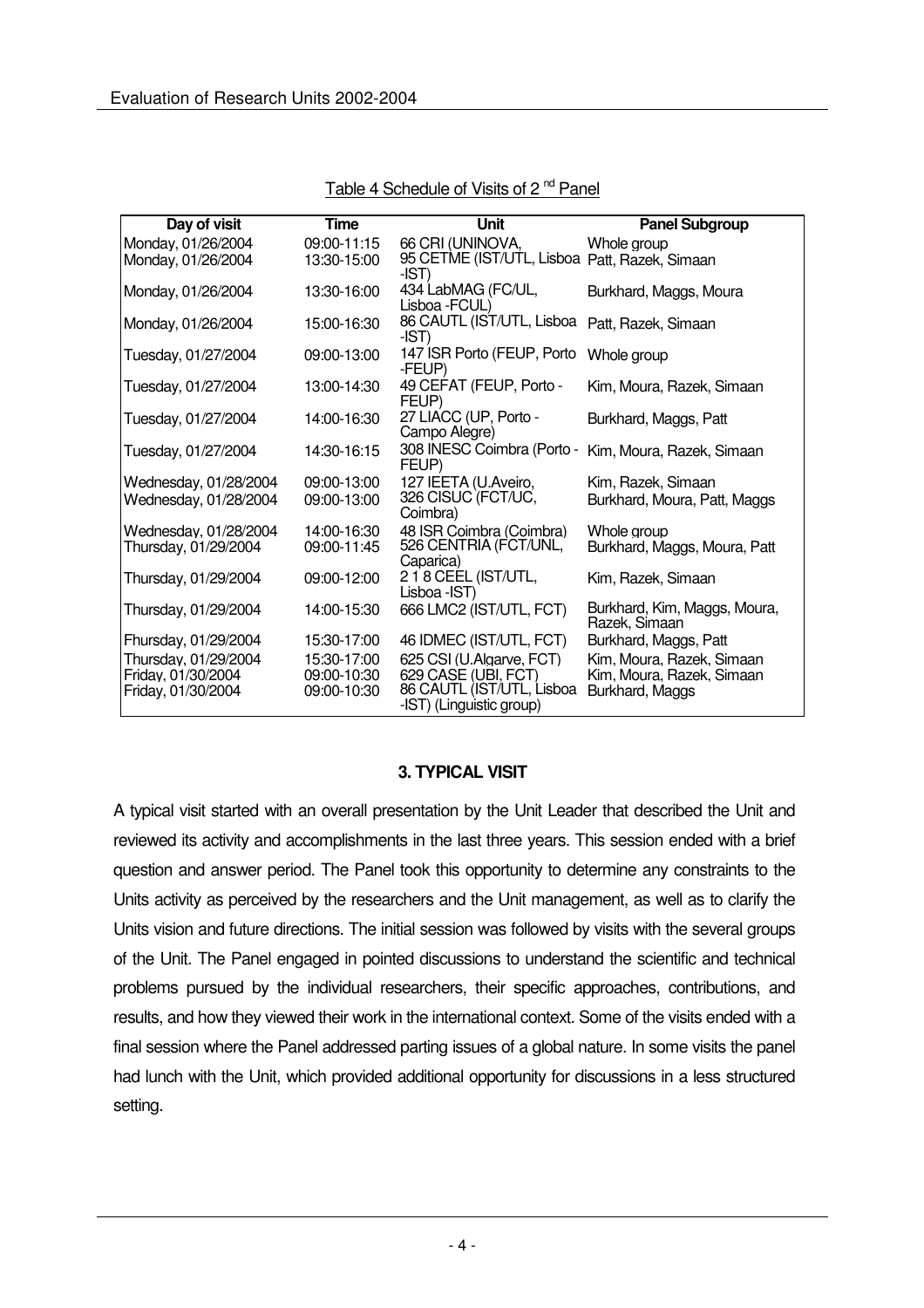## **4. PROGRAMMATIC FUNDING**

The coordinator met on Sunday December 14, 2003 with the President of the Fundação para a Ciência e Tecnologia (FCT), Professor Ramôa Ribeiro who explained the goals of the evaluation and the funding mechanisms of the FCT. Professor Ramôa Ribeiro indicated that an important task for the evaluation panels was the award of Programmatic Funding to the research Units. Professor Ramôa Ribeiro set the total programmatic funding to be awarded to equal the total programmatic funding awarded in the previous evaluation (three million and two hundred thousand euros, 3.200.000 euros).

## **5. RESULTS OF EVALUATION**

Each Panel held plenary discussions on the two last days of each evaluation: Friday and Saturday December 19 and 20, 2003, for the 1<sup>st</sup> Panel, and Friday and Saturday January 30 and 31, 2004, for the 2<sup>nd</sup> Panel. During these plenary sessions each Unit was discussed at length. The Panels voted on a scale of l (poor) to 5 (excellent) on each subgroup, on the leadership of the Unit, and on the Unit as a whole. These evaluations translate a qualitative assessment that goes beyond the multiple quantitative indices used by the evaluators in their work. The Panels wrote the evaluation reports for each Unit and determined the programmatic funding to be awarded to each Unit. These reports were entered directly on the FCT evaluation database and as such are considered attached to this overall report.

In line with the explanation of Professor Ramôa Ribeiro to the Coordinator, the Panels understood that Programmatic Funding is opportunistic, being targeted to making a definitive difference in the research activity of a researcher, a group, or a Unit and targeted to excellence. The Panels ruled out awarding programmatic funding to support infrastructure costs like Utilities and building maintenance costs. Rather, programmatic funding is awarded towards strengthening the research capability and international impact and international presence of the researchers or research groups. We emphasize the use of these funds towards extended visits of the Portuguese researchers in foreign research institutions, the recruiting of post-docs and researchers (nationals and foreign), to function as seed money to launch new research programs within the Unit, and to help defray travel costs of Portuguese researchers when establishing international consortia to bid for European research funding in the context of Framework Program 6. In accordance with previous experience, the Panels decided to apply the Programmatic Funding along the following major directions:

1) Support individual researchers with an incipient funding basis, whose activity shows promise and should be supported. Typically, these researchers joined recently their current Unit, or are part of a new Unit or of a Unit with major identified weaknesses. This funding will help these researchers to launch or sustain their activity in the near future.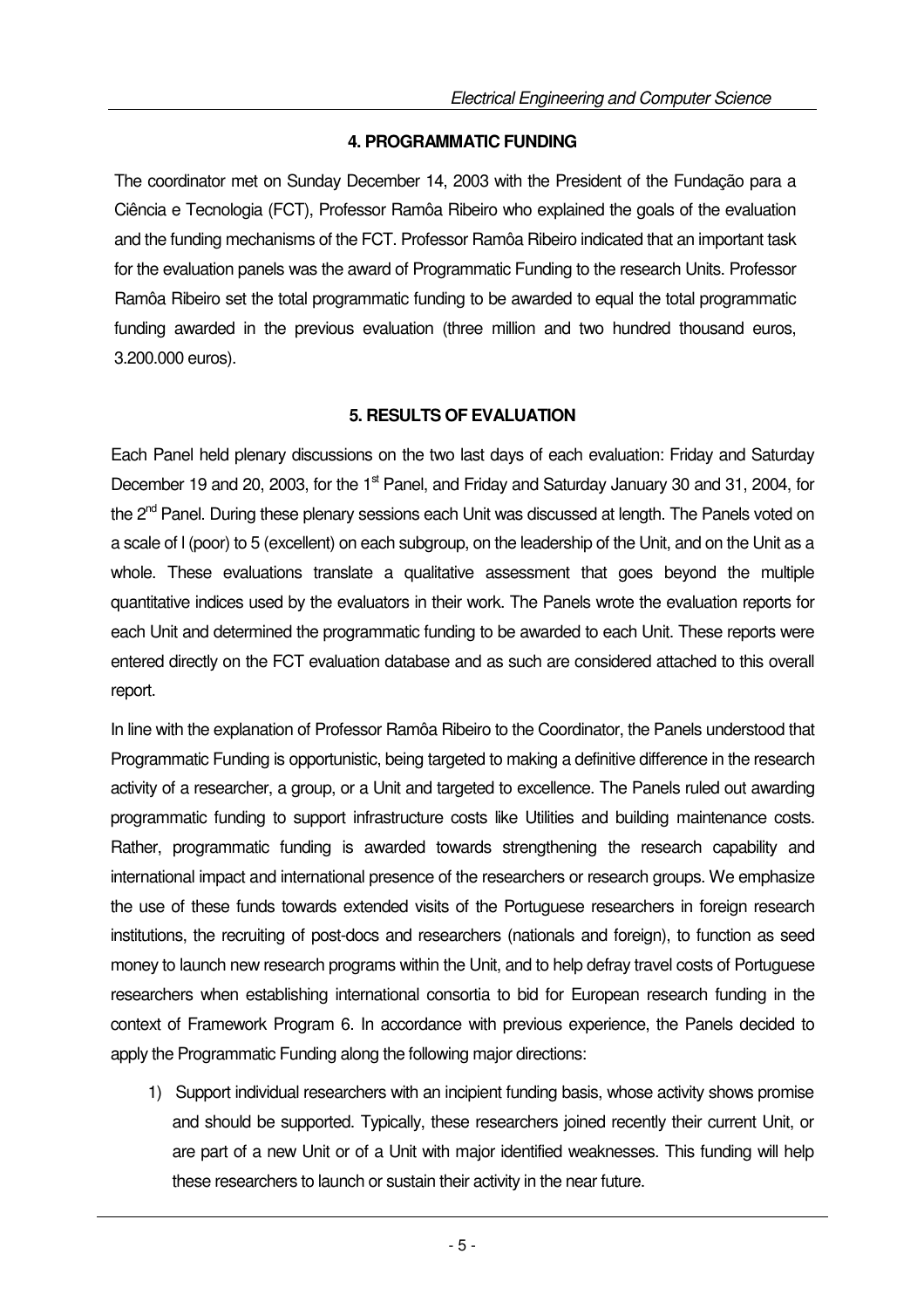- 2) Support certain groups whose activity was ranked excellent and for which the programmatic funding will help recruiting post-docs, support otherwise unsupported research activities, or strengthen their national and international relations.
- 3) In a few cases, the programmatic funding is allocated globally to the Unit with responsibility given to the management of the Unit to determine their best use.

For specific details on how the programmatic funding is to be used in each case, see the Units' reports. Tables 5 and 6 summarize the results of the evaluation and the programmatic funding awarded to each Unit.

| Unit# | <b>Overall Quality</b> | Programmatic<br>Funding $(E)$ |
|-------|------------------------|-------------------------------|
| 307   | Very Good              | 450000                        |
| 319   | Very Good              | 350000                        |
| 408   | Very Good              | 100000                        |
| 527   | Very Good              | 100000                        |
| 605   | Good                   | O                             |
| 608   | Excel lent             | 200000                        |
| 628   | Poor                   | O                             |
| 631   | Very Good              | 100000                        |
| 720   | Good                   | ი                             |
| 752   | Good                   | ი                             |
| 760   | Very Good              | 150000                        |
| 821   | Good                   | 50000                         |

## Table 5: Evaluation Results-for Units Visited by 1<sup>st</sup> Panel

Table 6: Evaluation Results for Units Visited by 2<sup>nd</sup> Panel

| Unit # | <b>Overall Quality</b> | Programmatic<br>Funding $(\epsilon)$ |
|--------|------------------------|--------------------------------------|
| 27     | Very Good              | 250000                               |
| 46     | Fair                   | 50000                                |
| 48     | <b>Very Good</b>       | 180000                               |
| 49     | Poor                   | 0                                    |
| 66     | Good                   | 0                                    |
| 86     | Good                   | 0                                    |
| 95     | Fair                   | 0                                    |
| 127    | Very Good              | 200000                               |
| 147    | <b>Very Good</b>       | 180000                               |
| 218    | Fair                   | 75000                                |
| 308    | Good                   | 50000                                |
| 326    | Very Good              | 400000                               |
| 434    | Good                   | 25000                                |
| 526    | <b>Very Good</b>       | 125000                               |
| 625    | Fair                   | 40000                                |
| 629    | Good                   | 75000                                |
| 666    | Fair                   | 25000                                |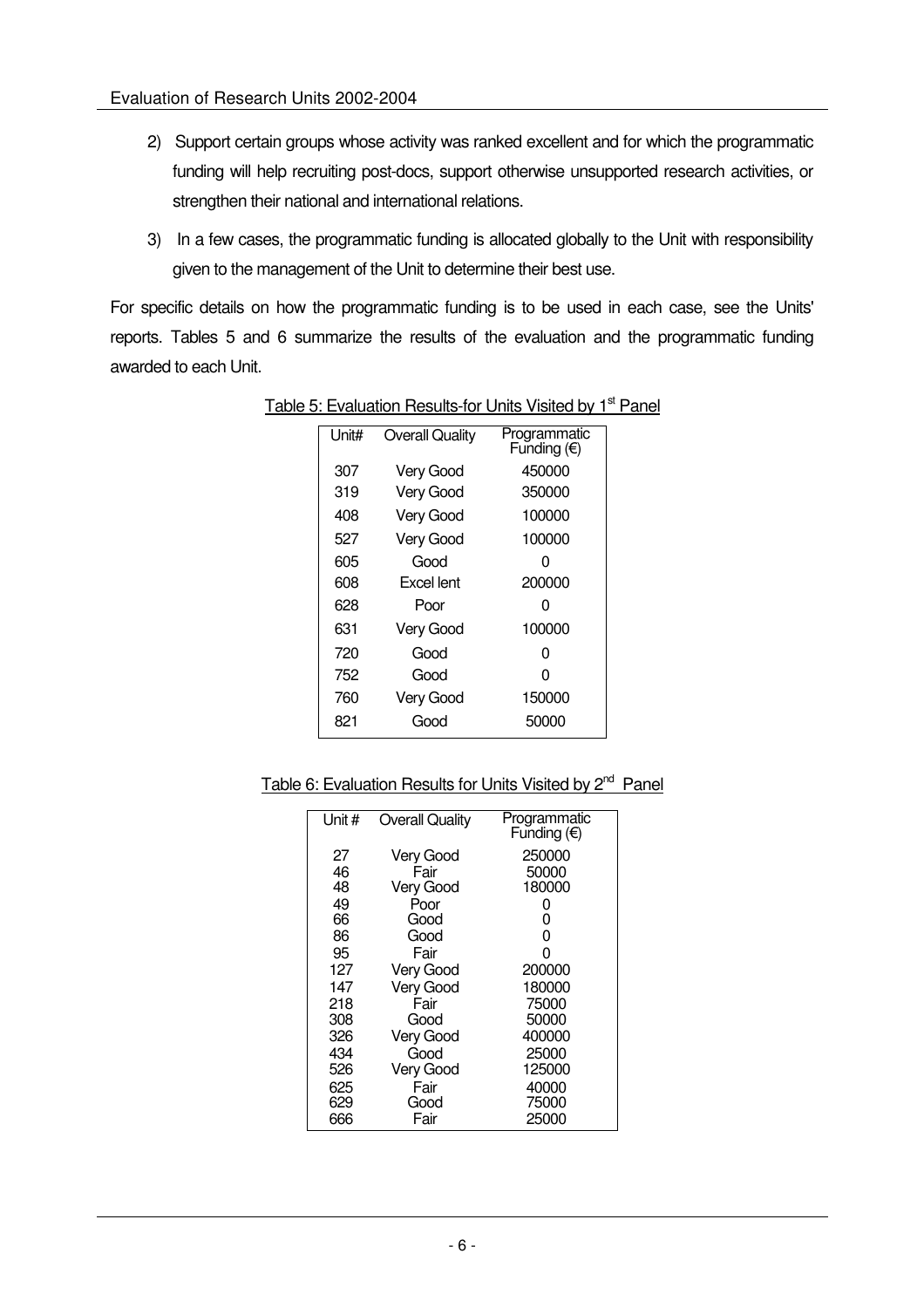#### **Final Comments and Recommendations**

Besides the recommendations specific to each Unit, which are included in the individual eports, the panel identified several general issues that are listed here.

- 1) There is noted progress and development of the research Units with respect to previous evaluations, which is a clear sign that the research landscape in Portugal has a very positive slope. This is reflected by many indicators. To cite a few: more and better publications, more substantial funding, supervision of more graduate students, more invited talks, and increased number of citations.
- 2) The number of PhDs at the research Units has increased significantly over the last few years. This is a result of the consistent supervision of PhDs at the research Units, which has lead to many having completed their degrees in the last few years, and to the return of many researchers sent to foreign Universities who have completed their PhD. Several Units have doubled in size since the last evaluation, for example, from 20 to 40 researchers with the PhD. This has lead in some cases to a partition of the Units in new Units. The Panels looked very careful at these divisions and only sanctioned those where it made sense, as, for example, with the division of Algoritmi in two Units: Algoritmi and CCTC.
- 3) Impact of previous evaluations: The Units have taken to heart many of the recommendations of previous evaluations and consistently referred to these recommendations and to their efforts to address them. The Panels confirmed these in many instances.
- 4) Publications: there was a consistent concern in many Units to improve their publication record to emphasize quantity as well as quality-more articles, and publish these articles on first rate International Journals and International Conferences.
- 5) Inbreeding: Inbreeding is still endemic. The Panels were repeatedly told that this is difficult to overcome with the recruiting policies in place at Portuguese Universities. Some Units took small steps to combat inbreeding by recruiting on the international arena post-docs and graduate students. The Panels supported these efforts.
- 6) Funding: The Units consistently reported the difficulties they experienced in the last year and a half with the delays in receiving their funding from FCT (base funding, programmatic, and projects); for example, their 2003 funding had not yet been received. They also referred to delays in receiving from FCT the last installment of research projects long completed.
- 7) Management: with some very good exceptions, including, for example, CISUC, Algoritmi, or CISTER, the management of the Units is weak and lacks strategic vision: inability to provide figures regarding the overall activity of the Unit; unable to identify research priorities within the Unit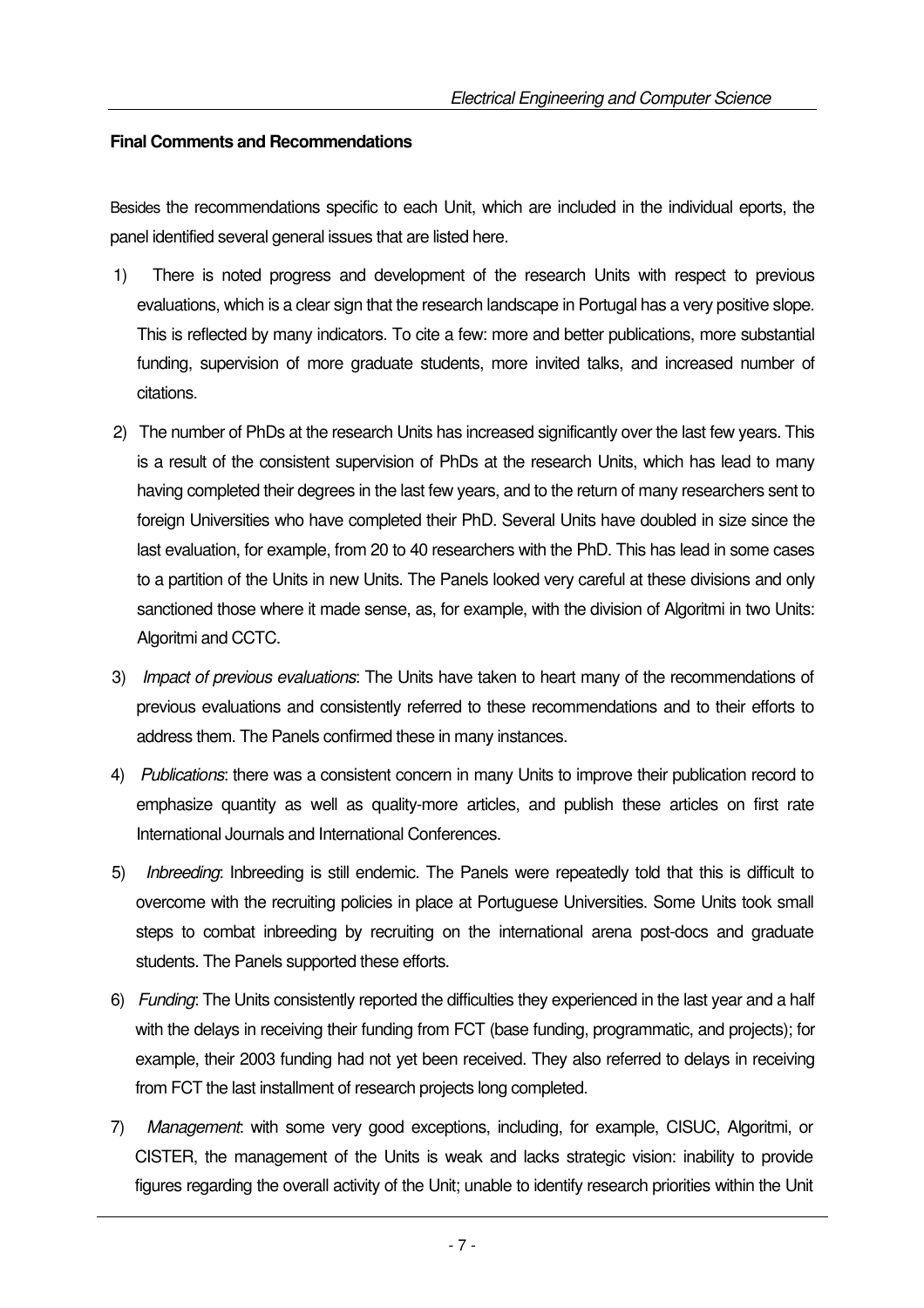or which new directions could be started if funding was available; incapacity to pick winners; incapacity to seed new initiatives. FCT should consider ways to strengthen the management of the research Units.

8) Technology transfer: there were several examples of start up companies launched to commercialize the research results of several research Units. Of note in this regard is Centro de Informática e Sistemas da Universidade de Coimbra (CISUC) that described several very successful examples of companies that were either launched by former or current researchers from CISUC or are commercializing research results from CISUC's activity and that keep strong connections with CISUC. Further, these companies also help create a job market to keep locally many of the researchers formed at CISUC. The evaluators were very encouraged by this development that was also noted at a few other Units.

## **6. WRITTEN REPORTS**

Although there is progress on the summary reports written by the Units, there still is much room for improvement. We repeat here some comments made about the organization of the reports for future reference. The Evaluation Panels make a strong recommendation that the FCT transmit to the Units these recommendations. The written reports were in general poorly organized. The report should be organized in the following way. Each report should begin with a mission statement, stating the strategic goals of the Unit, followed by the major accomplishments of the Unit and summary tables for numbers of PHds and MSc graduated by the Unit, books and papers published (by category, see below), annual funding and their sources, international relations, technology transfer, and any other indices that can describe the Unit research activity. This should be followed by a description of the research groups. Each research group should demonstrate their research activity: major research accomplishments, impact of the research contributions, list of publications (grouped and separated by books, International Journals, International Conferences with full review, book chapters, International Workshops, others), description of industrial relations, list of international contacts, list of key prototypes, list of recent PhD graduates, list of projects with a short description (one or two sentences). Rather than having a vitae for each member in the staff, it is more helpful to have a one-page vitae for the key professors, and a table that summarizes the information for the staff (most recent degree and institution, laboratory and department affiliation). The vitas should be in an Appendix. The report should also have a table summarizing, for each research group and for the Unit as a whole the total funding for each project: funding source, total funding, duration, research funding, and (most important) what fraction of the total funding of the project per year comes to the Unit.